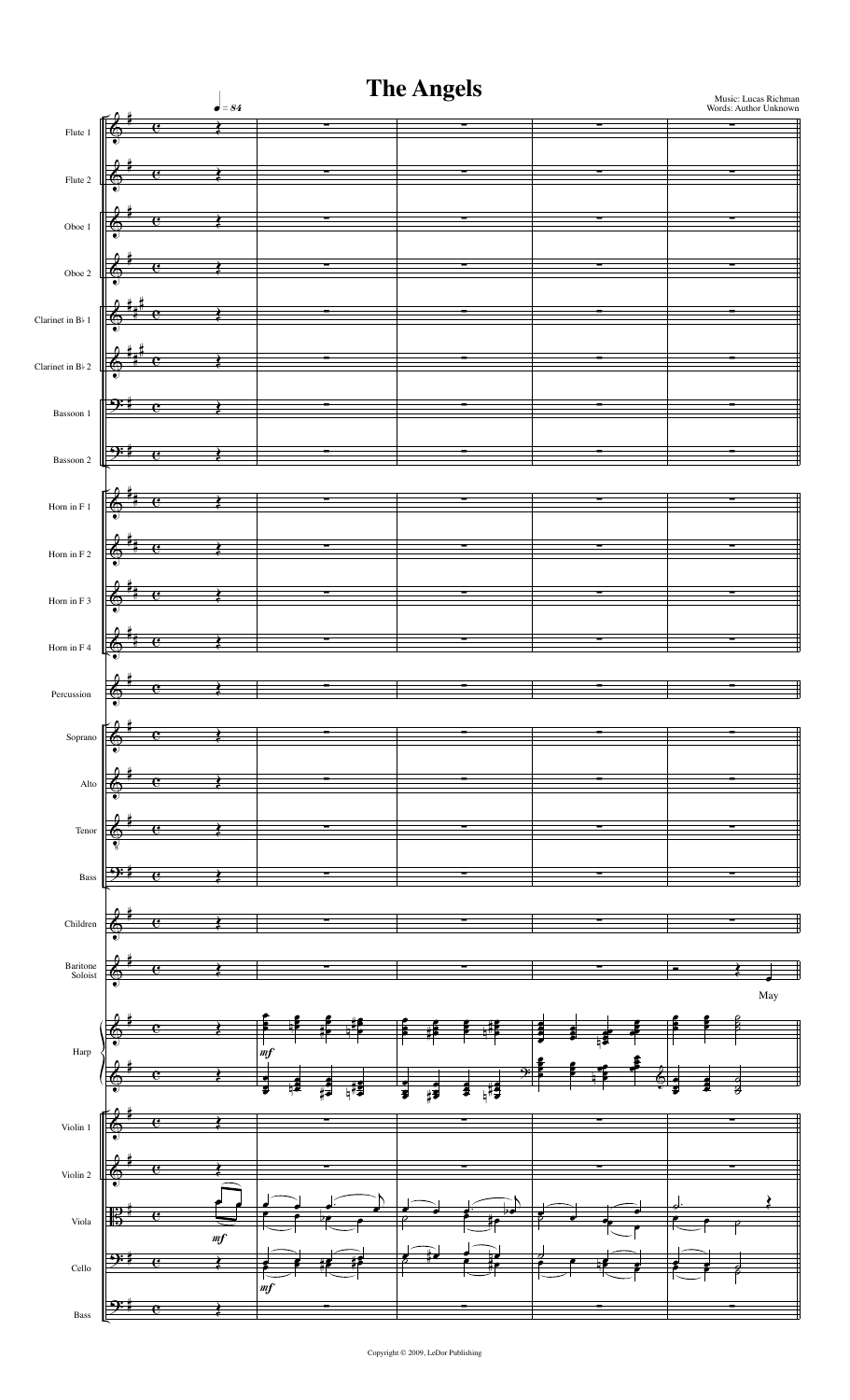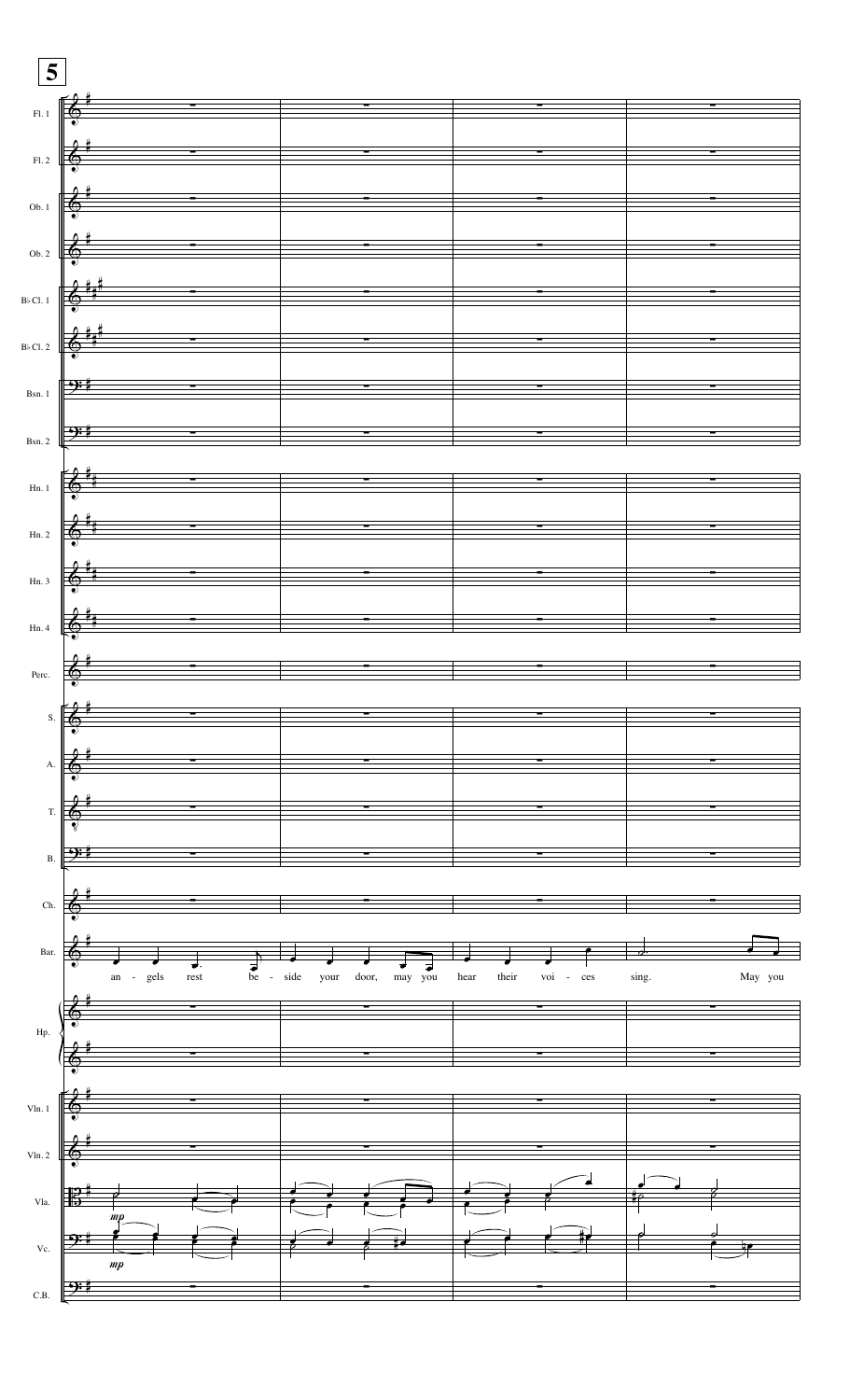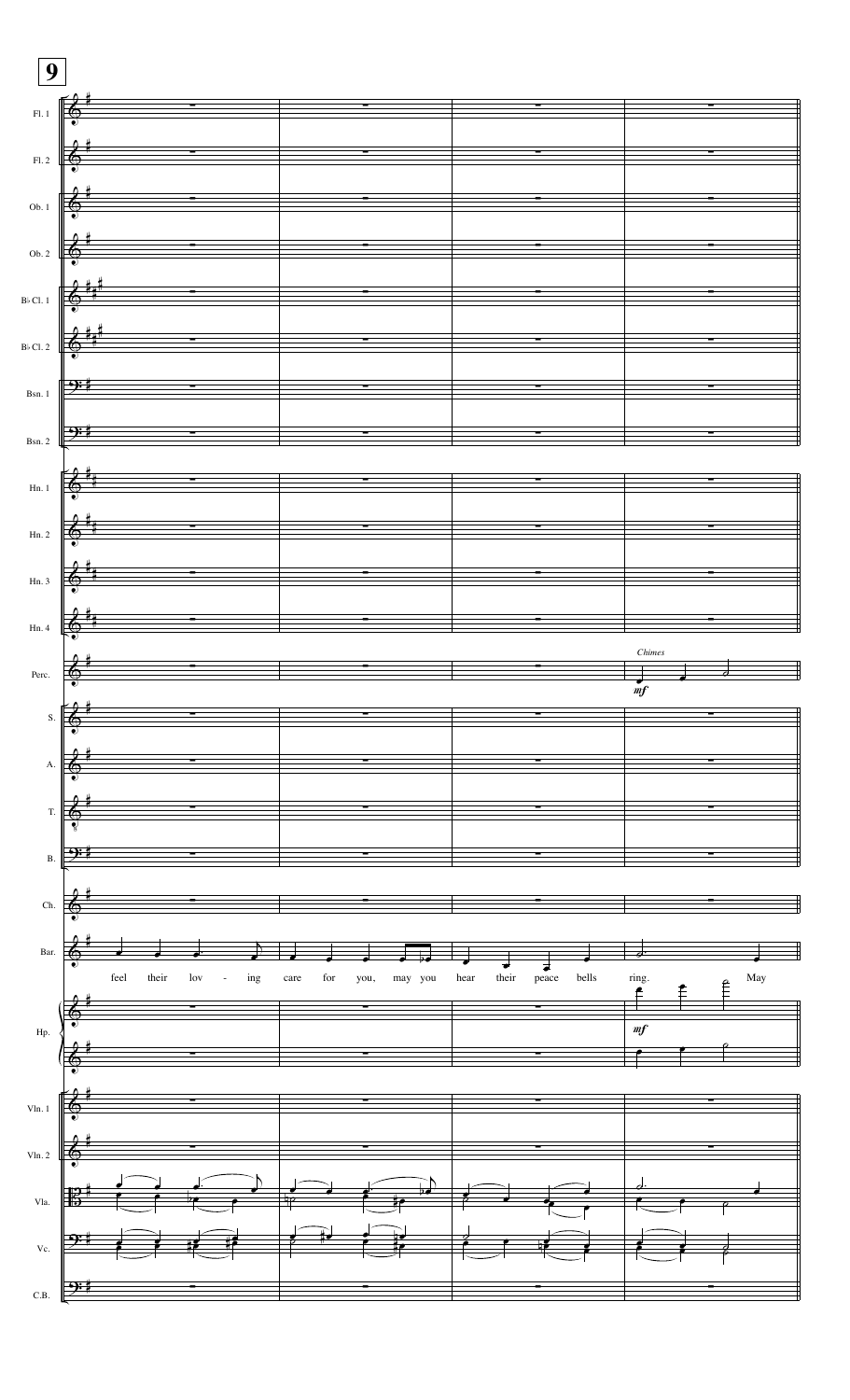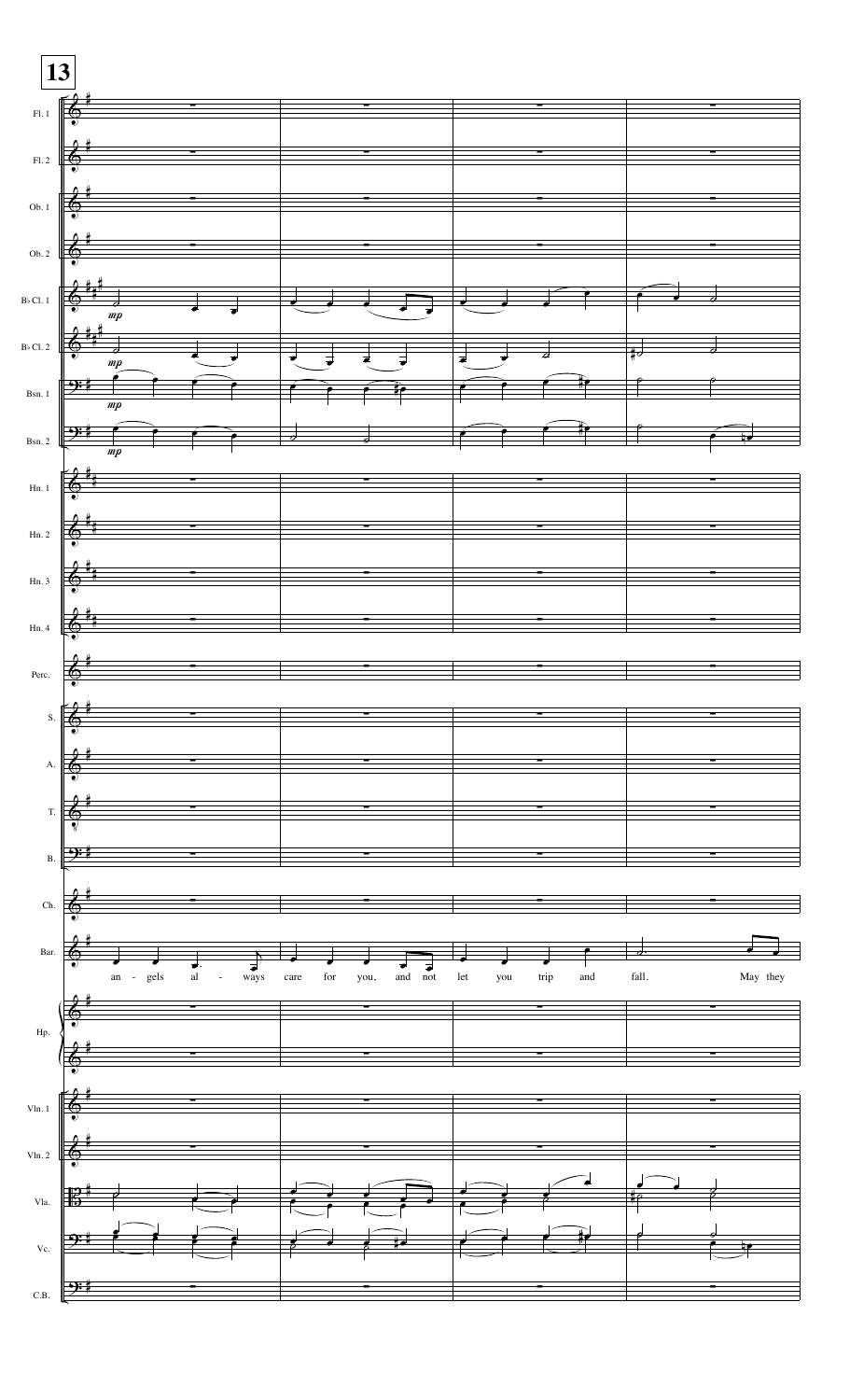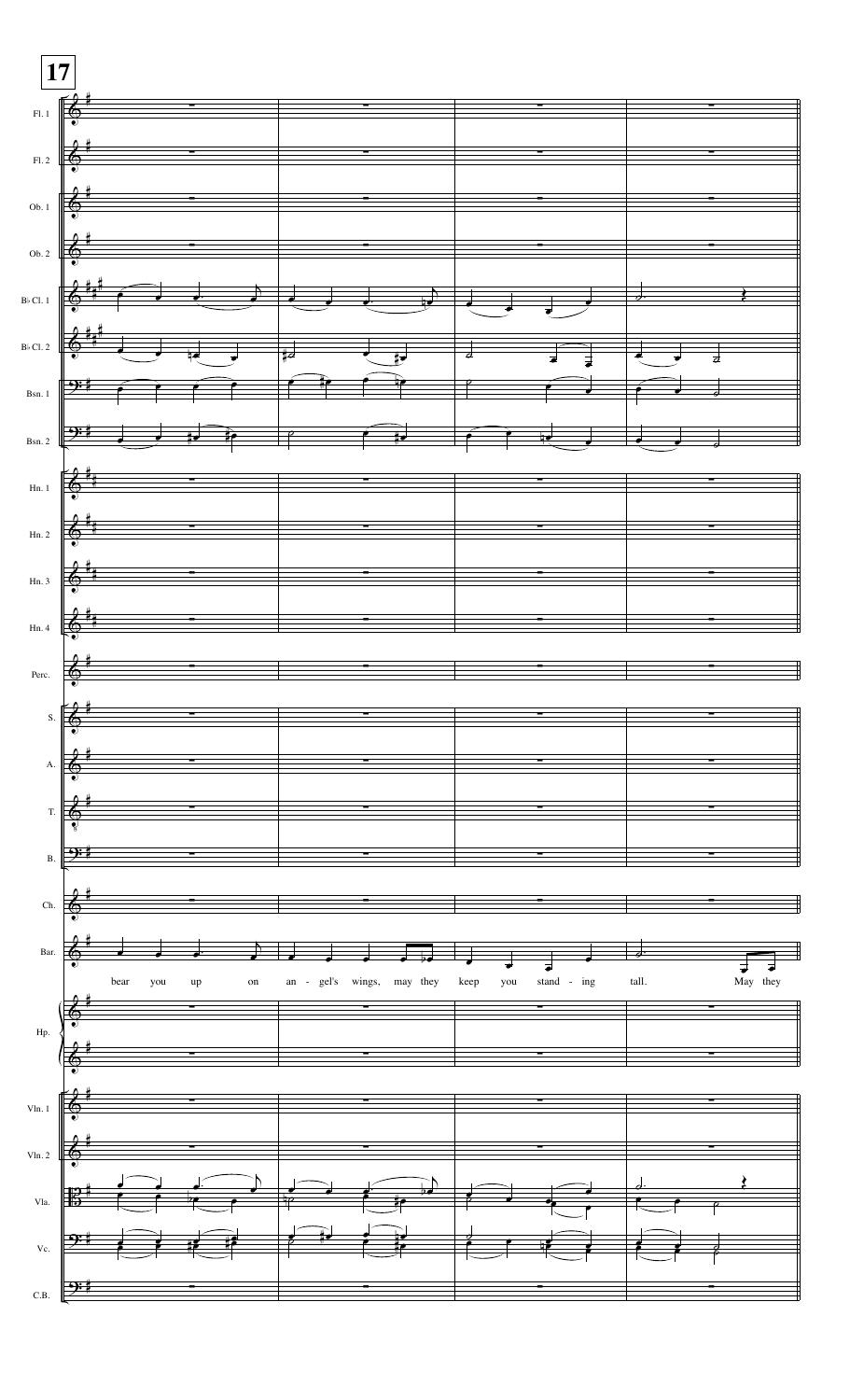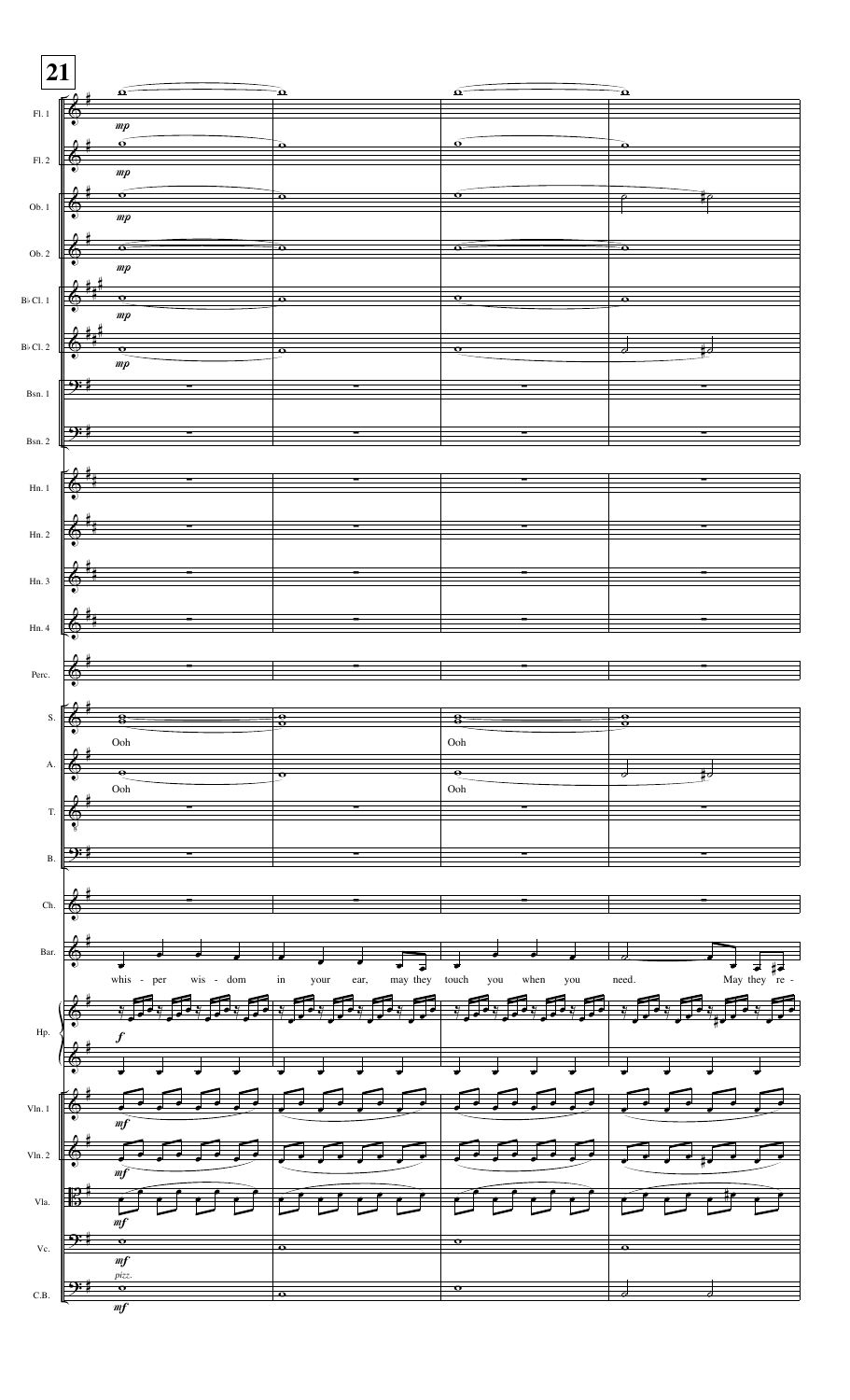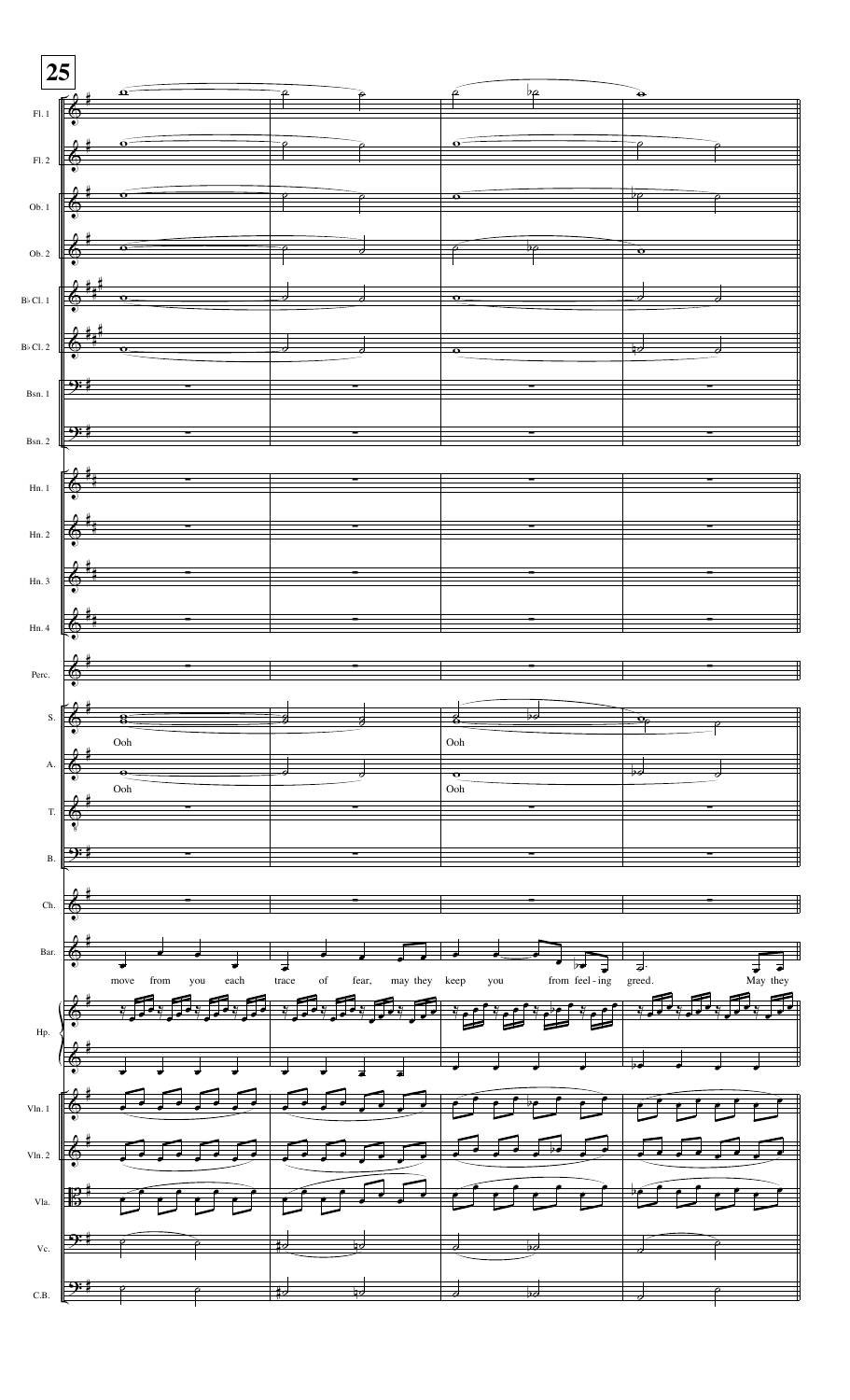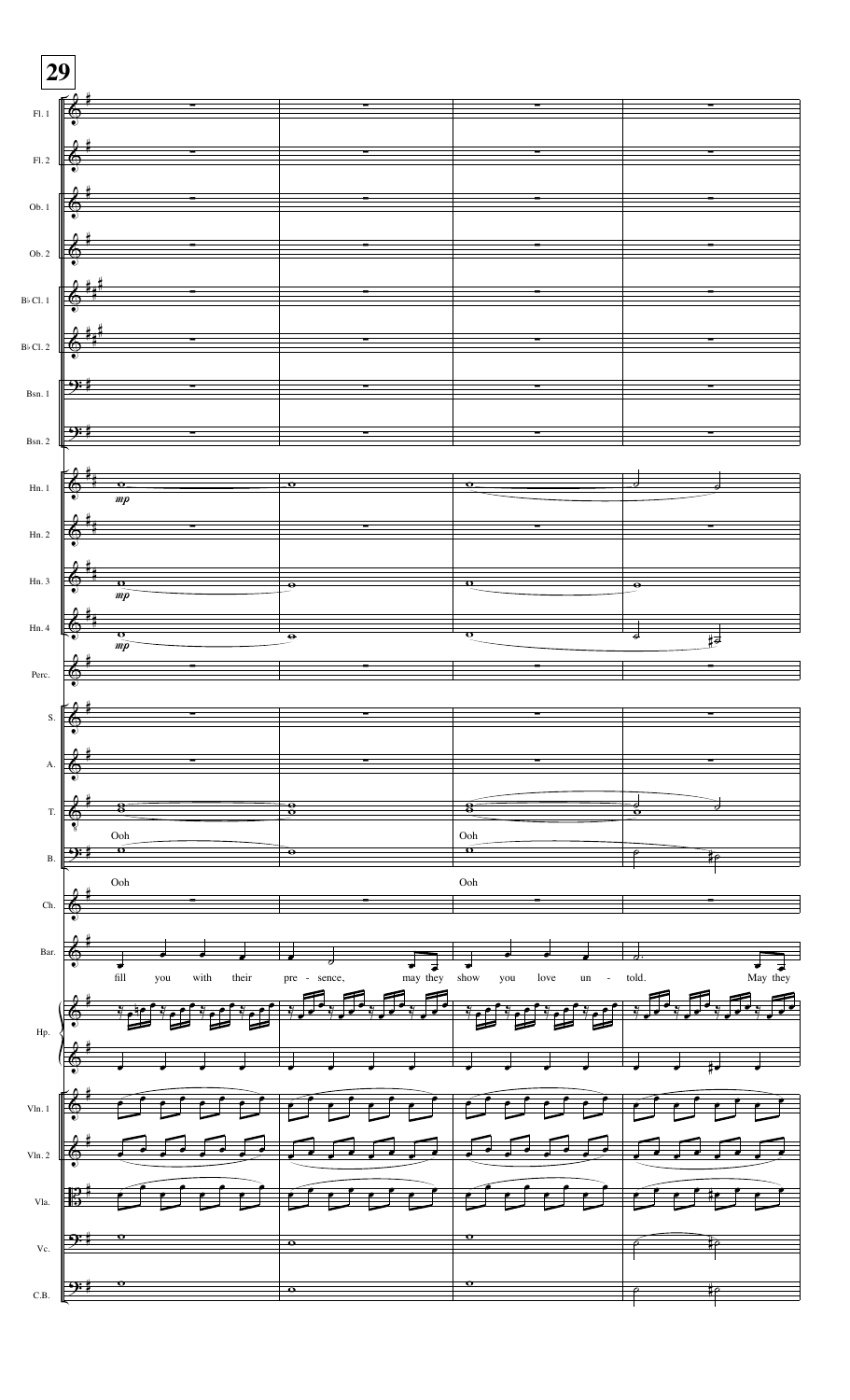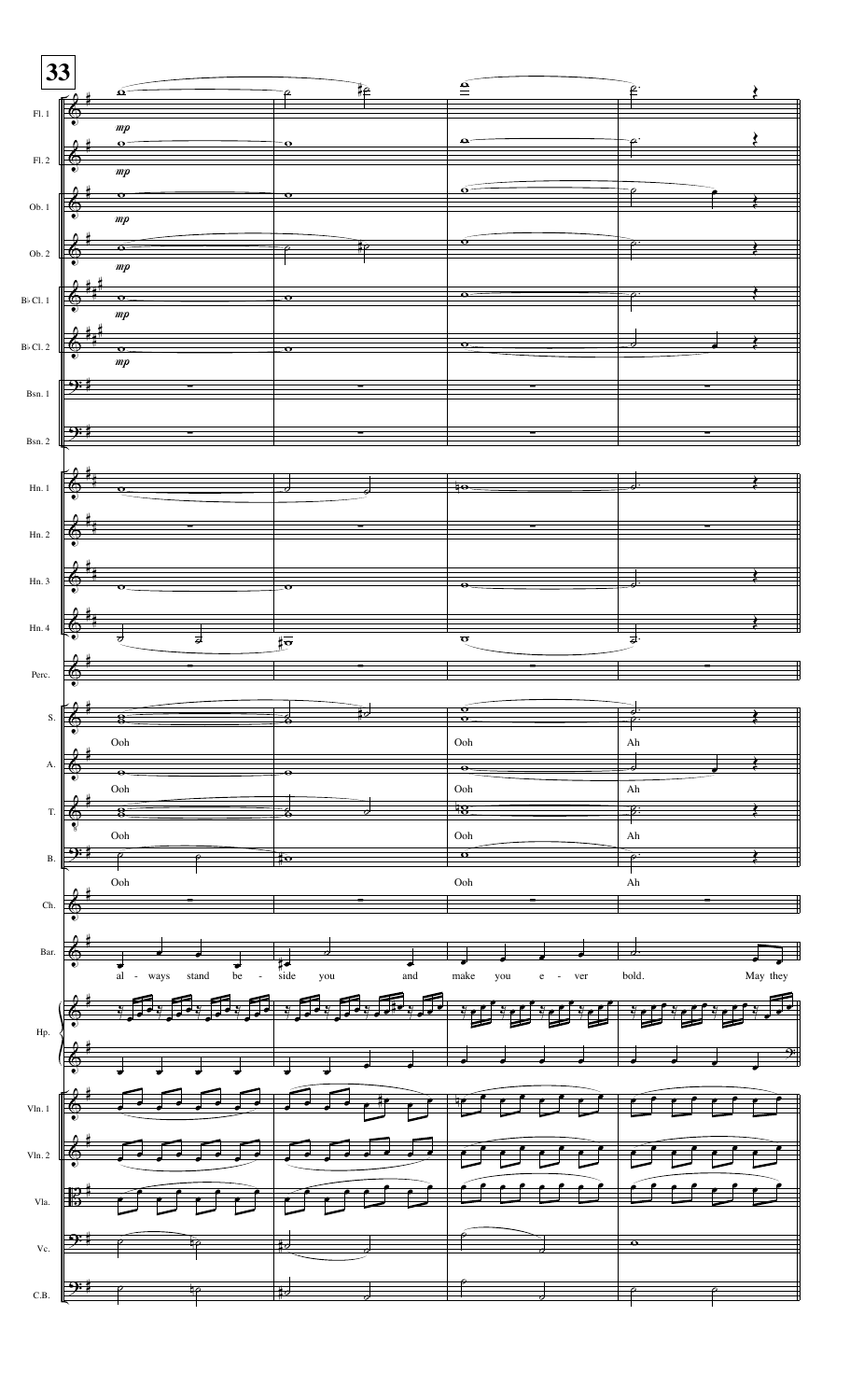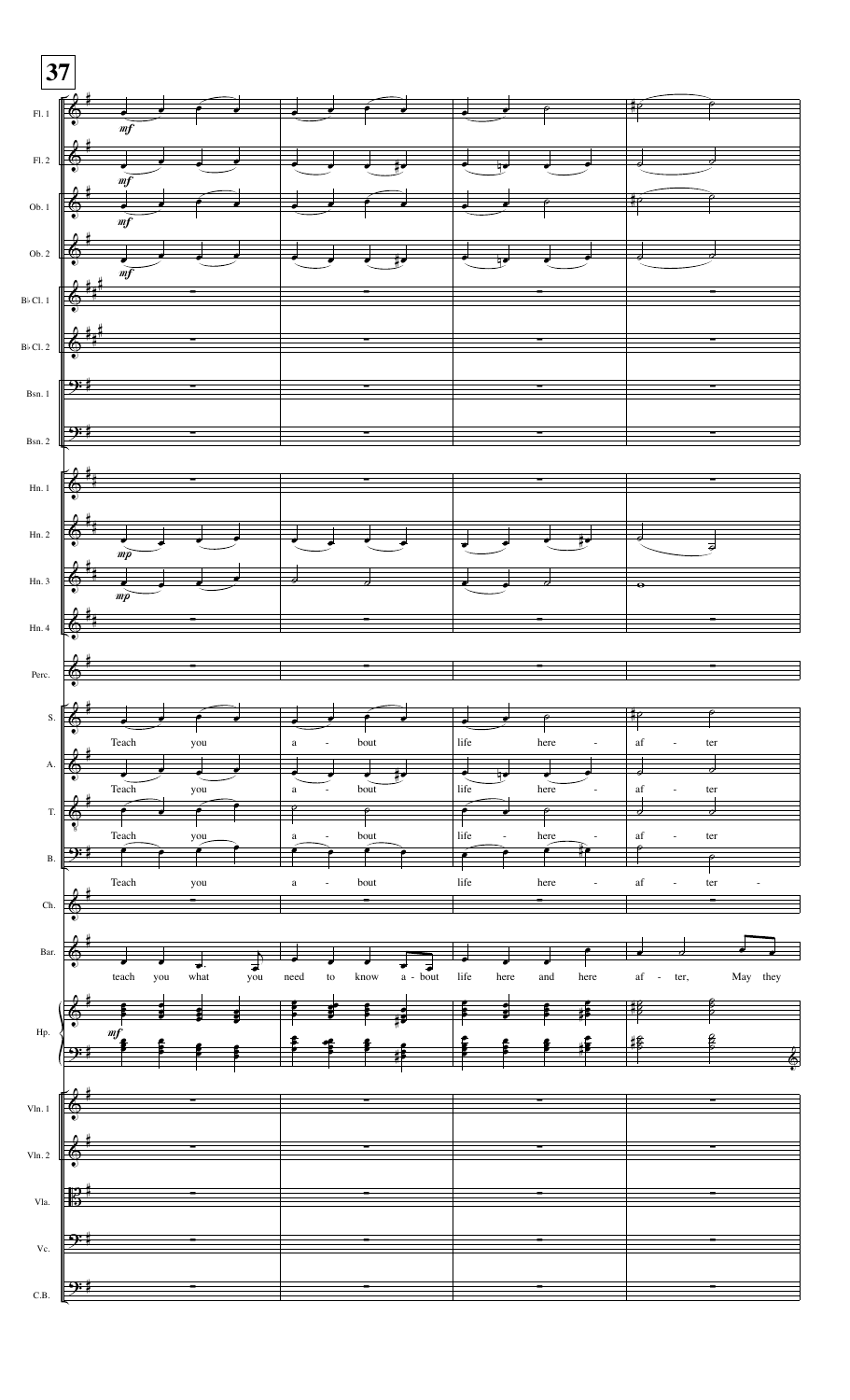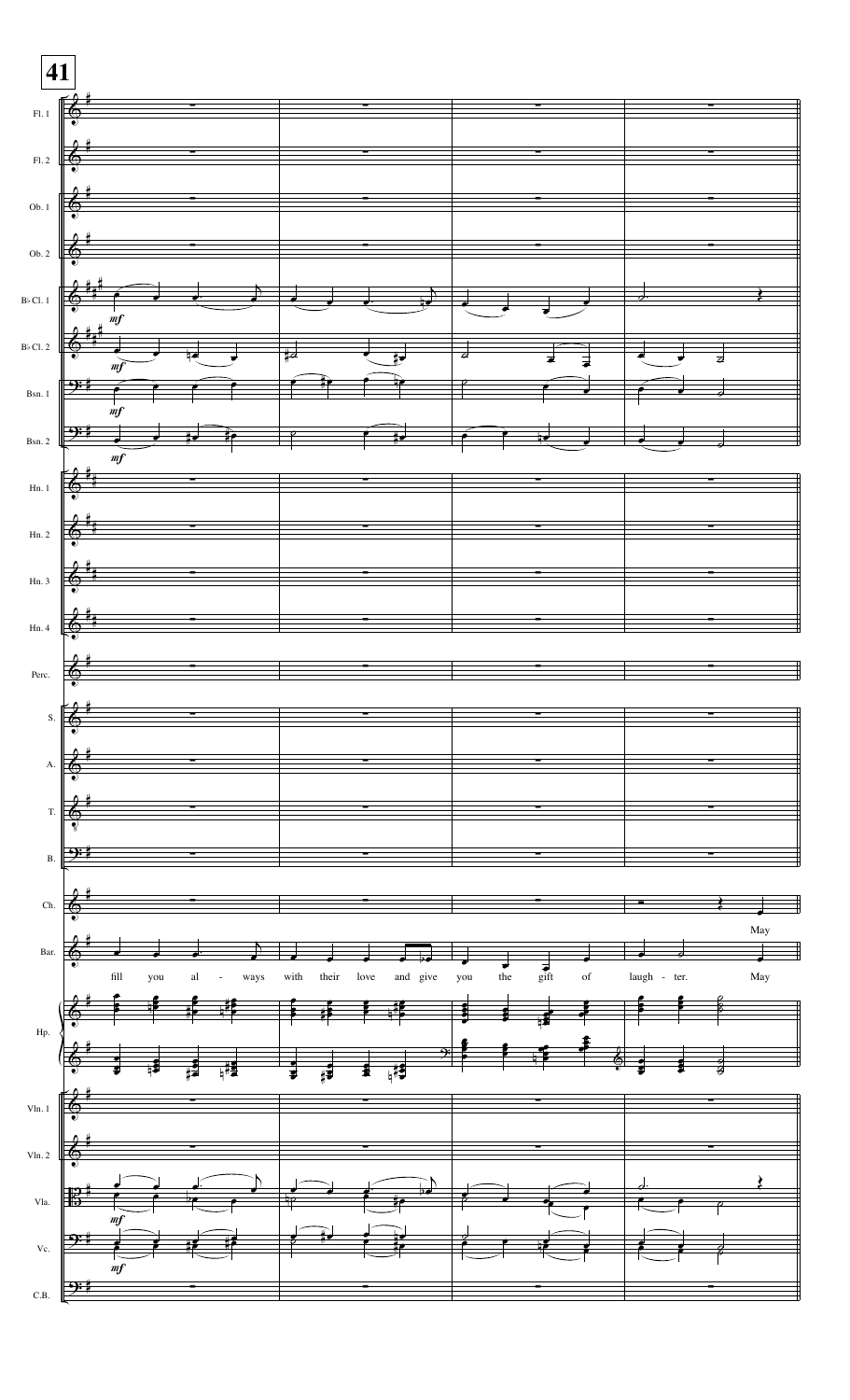| 45            |      |                                                                                                                                                                                                                                                                                                                                                                                                                                                                                                                                                                                                                                                  |                                                      |                                             |                                                |
|---------------|------|--------------------------------------------------------------------------------------------------------------------------------------------------------------------------------------------------------------------------------------------------------------------------------------------------------------------------------------------------------------------------------------------------------------------------------------------------------------------------------------------------------------------------------------------------------------------------------------------------------------------------------------------------|------------------------------------------------------|---------------------------------------------|------------------------------------------------|
| F1.1          |      |                                                                                                                                                                                                                                                                                                                                                                                                                                                                                                                                                                                                                                                  |                                                      |                                             |                                                |
|               |      |                                                                                                                                                                                                                                                                                                                                                                                                                                                                                                                                                                                                                                                  |                                                      |                                             |                                                |
|               |      | $\begin{array}{ c c c c c }\hline \begin{array}{ccc} \bullet & \bullet & \bullet & \bullet & \bullet & \bullet \end{array} & \begin{array}{c} \bullet & \bullet & \bullet & \bullet & \bullet \end{array} & \begin{array}{c} \bullet & \bullet & \bullet & \bullet & \bullet \end{array} & \begin{array}{c} \bullet & \bullet & \bullet & \bullet & \bullet \end{array} & \begin{array}{c} \bullet & \bullet & \bullet & \bullet & \bullet \end{array} & \begin{array}{c} \bullet & \bullet & \bullet & \bullet & \bullet \end{array} & \begin{array}{c} \bullet & \bullet & \bullet & \bullet & \bullet \end{array} & \begin{array}{c} \bullet$ |                                                      |                                             |                                                |
|               |      |                                                                                                                                                                                                                                                                                                                                                                                                                                                                                                                                                                                                                                                  |                                                      |                                             |                                                |
|               |      |                                                                                                                                                                                                                                                                                                                                                                                                                                                                                                                                                                                                                                                  |                                                      |                                             |                                                |
|               |      |                                                                                                                                                                                                                                                                                                                                                                                                                                                                                                                                                                                                                                                  |                                                      |                                             |                                                |
|               |      | $\frac{2}{3}$                                                                                                                                                                                                                                                                                                                                                                                                                                                                                                                                                                                                                                    |                                                      |                                             |                                                |
|               |      |                                                                                                                                                                                                                                                                                                                                                                                                                                                                                                                                                                                                                                                  |                                                      |                                             |                                                |
|               |      | $B^{\downarrow}$ Cl. 1 $\bigotimes^{\frac{\mu}{2} \frac{\mu}{2}}$                                                                                                                                                                                                                                                                                                                                                                                                                                                                                                                                                                                |                                                      |                                             |                                                |
|               |      |                                                                                                                                                                                                                                                                                                                                                                                                                                                                                                                                                                                                                                                  |                                                      |                                             |                                                |
|               |      | $B \triangleright C1.2$ $\theta + \frac{4}{3}$                                                                                                                                                                                                                                                                                                                                                                                                                                                                                                                                                                                                   |                                                      | $\overline{\phantom{a}}$                    |                                                |
|               |      |                                                                                                                                                                                                                                                                                                                                                                                                                                                                                                                                                                                                                                                  |                                                      |                                             |                                                |
|               |      |                                                                                                                                                                                                                                                                                                                                                                                                                                                                                                                                                                                                                                                  |                                                      |                                             |                                                |
|               |      | $B_{\rm Sn.1}$ $\frac{9:1}{1}$                                                                                                                                                                                                                                                                                                                                                                                                                                                                                                                                                                                                                   |                                                      |                                             |                                                |
|               |      |                                                                                                                                                                                                                                                                                                                                                                                                                                                                                                                                                                                                                                                  |                                                      |                                             |                                                |
|               |      | $\frac{1}{2}$ $\frac{1}{2}$ $\frac{1}{2}$ $\frac{1}{2}$ $\frac{1}{2}$ $\frac{1}{2}$ $\frac{1}{2}$ $\frac{1}{2}$ $\frac{1}{2}$ $\frac{1}{2}$ $\frac{1}{2}$ $\frac{1}{2}$ $\frac{1}{2}$ $\frac{1}{2}$ $\frac{1}{2}$ $\frac{1}{2}$ $\frac{1}{2}$ $\frac{1}{2}$ $\frac{1}{2}$ $\frac{1}{2}$ $\frac{1}{2}$ $\frac{1}{2}$                                                                                                                                                                                                                                                                                                                              |                                                      |                                             |                                                |
|               |      | Hn.1                                                                                                                                                                                                                                                                                                                                                                                                                                                                                                                                                                                                                                             |                                                      |                                             |                                                |
|               |      |                                                                                                                                                                                                                                                                                                                                                                                                                                                                                                                                                                                                                                                  |                                                      |                                             |                                                |
|               |      |                                                                                                                                                                                                                                                                                                                                                                                                                                                                                                                                                                                                                                                  |                                                      |                                             |                                                |
|               |      | 87                                                                                                                                                                                                                                                                                                                                                                                                                                                                                                                                                                                                                                               |                                                      |                                             |                                                |
|               |      |                                                                                                                                                                                                                                                                                                                                                                                                                                                                                                                                                                                                                                                  |                                                      |                                             |                                                |
|               |      |                                                                                                                                                                                                                                                                                                                                                                                                                                                                                                                                                                                                                                                  |                                                      |                                             |                                                |
|               |      |                                                                                                                                                                                                                                                                                                                                                                                                                                                                                                                                                                                                                                                  |                                                      |                                             |                                                |
| $\frac{2}{6}$ |      |                                                                                                                                                                                                                                                                                                                                                                                                                                                                                                                                                                                                                                                  |                                                      |                                             |                                                |
|               |      |                                                                                                                                                                                                                                                                                                                                                                                                                                                                                                                                                                                                                                                  |                                                      |                                             |                                                |
|               |      | $\&$ $\qquad$ $\qquad$ $\qquad$ $\qquad$ $\qquad$ $\qquad$ $\qquad$ $\qquad$ $\qquad$ $\qquad$ $\qquad$ $\qquad$ $\qquad$ $\qquad$ $\qquad$ $\qquad$ $\qquad$ $\qquad$ $\qquad$ $\qquad$ $\qquad$ $\qquad$ $\qquad$ $\qquad$ $\qquad$ $\qquad$ $\qquad$ $\qquad$ $\qquad$ $\qquad$ $\qquad$ $\qquad$ $\qquad$ $\qquad$ $\qquad$ $\qquad$                                                                                                                                                                                                                                                                                                         |                                                      |                                             |                                                |
|               |      |                                                                                                                                                                                                                                                                                                                                                                                                                                                                                                                                                                                                                                                  |                                                      |                                             |                                                |
|               |      |                                                                                                                                                                                                                                                                                                                                                                                                                                                                                                                                                                                                                                                  |                                                      |                                             |                                                |
| Ooh           | Ooh  | Ooh<br>Ooh                                                                                                                                                                                                                                                                                                                                                                                                                                                                                                                                                                                                                                       | Ooh<br>Ooh                                           | voi - ces sing                              |                                                |
|               |      |                                                                                                                                                                                                                                                                                                                                                                                                                                                                                                                                                                                                                                                  |                                                      |                                             |                                                |
| Ooh           | Ooh  | Ooh<br>Ooh                                                                                                                                                                                                                                                                                                                                                                                                                                                                                                                                                                                                                                       | Ooh<br>Ooh                                           | $\overline{voi}$ - $\overline{ces}$<br>sing | their<br>Feel<br>$\frac{1}{\sqrt{2}}$ ov - ing |
|               |      |                                                                                                                                                                                                                                                                                                                                                                                                                                                                                                                                                                                                                                                  |                                                      |                                             |                                                |
| Ooh           | Ooh  | Ooh<br>Ooh                                                                                                                                                                                                                                                                                                                                                                                                                                                                                                                                                                                                                                       | Ooh<br>Ooh                                           | voi - ces sing                              | Feel their lov - ing                           |
|               |      |                                                                                                                                                                                                                                                                                                                                                                                                                                                                                                                                                                                                                                                  |                                                      |                                             |                                                |
| Ooh           | Ooh  | Ooh<br>Ooh                                                                                                                                                                                                                                                                                                                                                                                                                                                                                                                                                                                                                                       | Ooh<br>Ooh                                           | voi - ces sing                              | Feel their lov - ing                           |
|               |      |                                                                                                                                                                                                                                                                                                                                                                                                                                                                                                                                                                                                                                                  |                                                      |                                             |                                                |
| an - gels     | rest | be - side your door, may you                                                                                                                                                                                                                                                                                                                                                                                                                                                                                                                                                                                                                     | hear<br>their<br>$\overline{voi}$ - $\overline{ces}$ | sing.<br>May you                            | feel<br>their<br>lov                           |
|               |      |                                                                                                                                                                                                                                                                                                                                                                                                                                                                                                                                                                                                                                                  |                                                      |                                             |                                                |
| an - gels     | rest | be - side your door, may you                                                                                                                                                                                                                                                                                                                                                                                                                                                                                                                                                                                                                     | their<br>hear<br>$\overline{voi}$ - ces              | May you<br>sing.                            | feel their lov<br>$\sim$                       |
|               |      |                                                                                                                                                                                                                                                                                                                                                                                                                                                                                                                                                                                                                                                  |                                                      | ई<br>樼                                      |                                                |
|               |      |                                                                                                                                                                                                                                                                                                                                                                                                                                                                                                                                                                                                                                                  |                                                      |                                             |                                                |
|               |      |                                                                                                                                                                                                                                                                                                                                                                                                                                                                                                                                                                                                                                                  |                                                      |                                             |                                                |
|               |      |                                                                                                                                                                                                                                                                                                                                                                                                                                                                                                                                                                                                                                                  |                                                      |                                             |                                                |
|               |      |                                                                                                                                                                                                                                                                                                                                                                                                                                                                                                                                                                                                                                                  |                                                      |                                             |                                                |
|               |      |                                                                                                                                                                                                                                                                                                                                                                                                                                                                                                                                                                                                                                                  |                                                      |                                             |                                                |
| mf            |      |                                                                                                                                                                                                                                                                                                                                                                                                                                                                                                                                                                                                                                                  |                                                      |                                             |                                                |
|               |      |                                                                                                                                                                                                                                                                                                                                                                                                                                                                                                                                                                                                                                                  |                                                      |                                             |                                                |
| mf            |      |                                                                                                                                                                                                                                                                                                                                                                                                                                                                                                                                                                                                                                                  |                                                      |                                             |                                                |
|               |      |                                                                                                                                                                                                                                                                                                                                                                                                                                                                                                                                                                                                                                                  |                                                      |                                             |                                                |
|               |      |                                                                                                                                                                                                                                                                                                                                                                                                                                                                                                                                                                                                                                                  |                                                      |                                             |                                                |
|               |      |                                                                                                                                                                                                                                                                                                                                                                                                                                                                                                                                                                                                                                                  |                                                      |                                             | m f                                            |
|               |      |                                                                                                                                                                                                                                                                                                                                                                                                                                                                                                                                                                                                                                                  |                                                      |                                             |                                                |
|               |      |                                                                                                                                                                                                                                                                                                                                                                                                                                                                                                                                                                                                                                                  |                                                      |                                             |                                                |
|               |      |                                                                                                                                                                                                                                                                                                                                                                                                                                                                                                                                                                                                                                                  |                                                      |                                             | m f                                            |

 $\Gamma$ 

L.